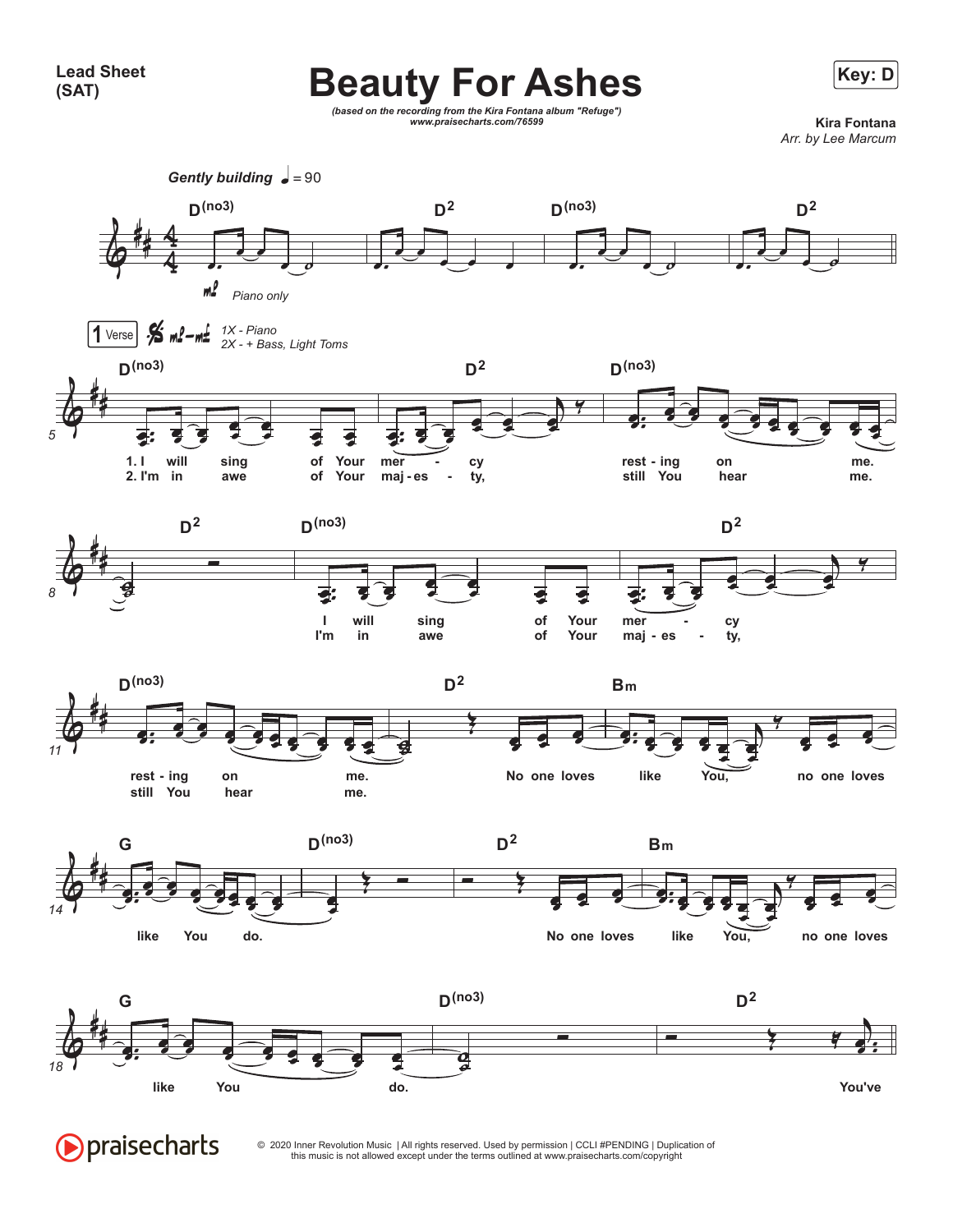

You raised me up. No one else

beau - ti - ful

to see,

gives beau-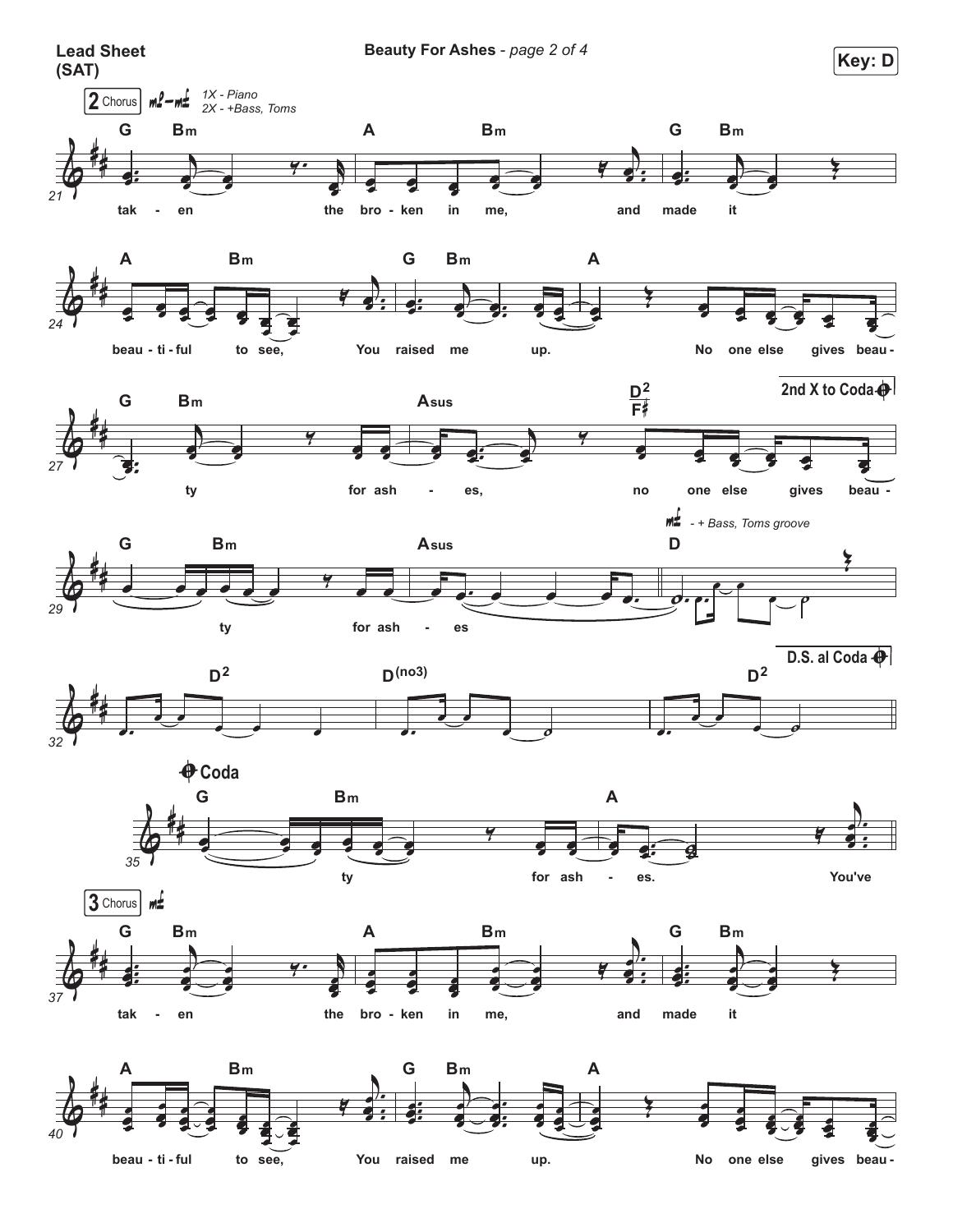